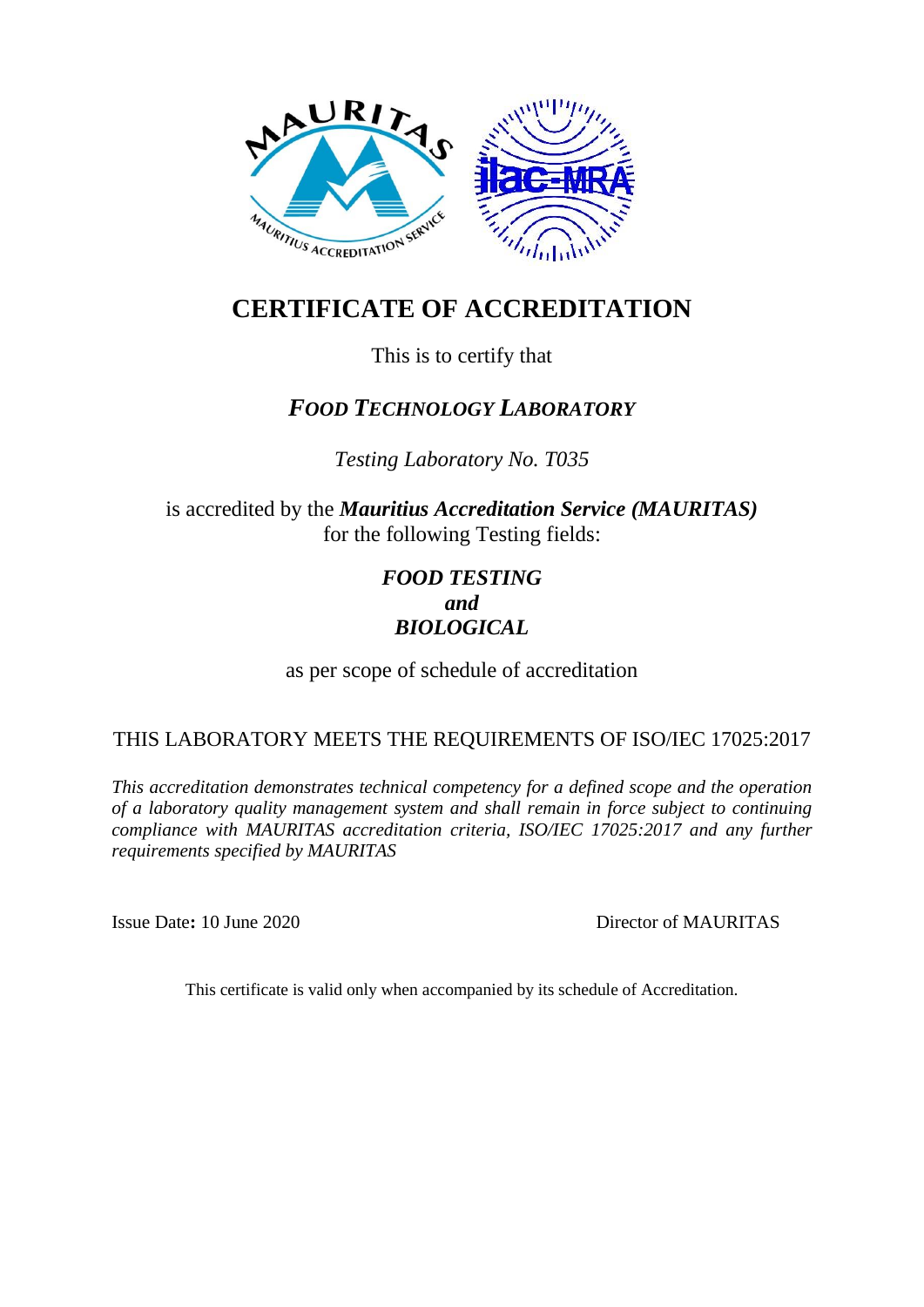

#### **Permanent Address of Laboratory:** Food Technology Laboratory Agricultural Services Ministry of Agro-Industry and Food Security Reduit

#### **Postal Address:** Food Technology Laboratory Agricultural Services Ministry of Agro-Industry and Food Security Reduit

**Tel No.:** (230) 466 1435 **Fax No.:** (230) 466 8563

**E-mail:** moa-dairy-chem@govmu.org moa-agric-chem@govmu.org

### **Technical Signatories:**

For Biological:

Mr. Koshla Ramdoyal, Dr. (Mr.) Rajesh Gopaul, Mrs. Bhamini Reetoo, Mr. Jacques Desire Laval Arlandoo, Mrs. Yushreen Luttoo, Ms. Cevina Devi Gooria, Mrs. Reena Devi Bhoyroo, Ms. Nafeesah Kinoo, Mrs. Pravina Devi Manohur Gokhool, Mr. Leveen Kumar Bookhun

### **Schedule of Accreditation Laboratory No T035 (accredited to ISO/IEC 17025:2017)**

Mrs. Sharmila Buldewo *(ISO 21528-2:2017, ISO 6579-1:2017, ISO 6888-1:1999 /Amd.1:2003/Amd. 2: 2018, ISO 21872-1:2017, ISO 11290-1:2017, ISO 7932:2004, ISO 10272- 1:2017, ISO 7937:2004, ISO 21527-1:2008, ISO 21527-2:2008, ISO 4833-1:2013, ISO 16649- 1:2018 only)*

### For Food Testing:

Mrs. Creshma Beedacee *(For all accredited tests)* Mrs. Madhvi Jugnarain (*Histamine and TVB-N, Aflatoxin B1, B2, G1, G2, Total, Pesticide residues, Moisture content and pH only)*  Mrs. Samimah Joomun, Ms. Ashna Seebaluck (*Histamine, Aflatoxin B1, B2, G1, G2, Total, Moisture content and pH only)* Ms. Rajnee Mistry, (*Histamine, Aflatoxin B1, B2, G1, G2 and Total only)* Mrs. Uma Ramrecha (*TVB-N, Lead, Cadmium & Mercury, Aflatoxin B1, B2, G1, G2 and Total only)* Ms. Yovishca Devi Chellan (*TVB-N, Lead, Cadmium, Mercury only)* Mrs. Hemlata Dowlut *(Pesticide residues only)*

**Issue No:** 05

**Expiry Date:** 09 June 2024

|                  | <b>Materials/Products</b><br><b>Tested</b> | <b>Types of tests/Properties</b><br><b>Measured</b><br><b>Range of Measurement</b> | <b>Specification/Standard methods or</b><br>techniques used                                                   |
|------------------|--------------------------------------------|------------------------------------------------------------------------------------|---------------------------------------------------------------------------------------------------------------|
| $\boldsymbol{I}$ | <b>Food Testing</b>                        |                                                                                    |                                                                                                               |
| 1.               | Fish and Fishery<br>Products               | Histamine                                                                          | In-house method using High<br>Performance Liquid Chromatography<br>with Diode Arrays Detection (HPLC-<br>DAD) |
|                  |                                            | Lead, Cadmium, Mercury                                                             | In-house method based on BS EN<br>13804:2013                                                                  |
|                  |                                            | <b>Total Volatile Base Nitrogen</b><br>$(TVB-N)$                                   | In-house method based on Commission<br>Regulation (EC) No. 2074/2005 of 5<br>December 2005.                   |
| 2.               | <b>Nuts and Nuts</b><br>Products           | Aflatoxin B1, B2, G1 and G2                                                        | AOAC 2005.08 (2006)                                                                                           |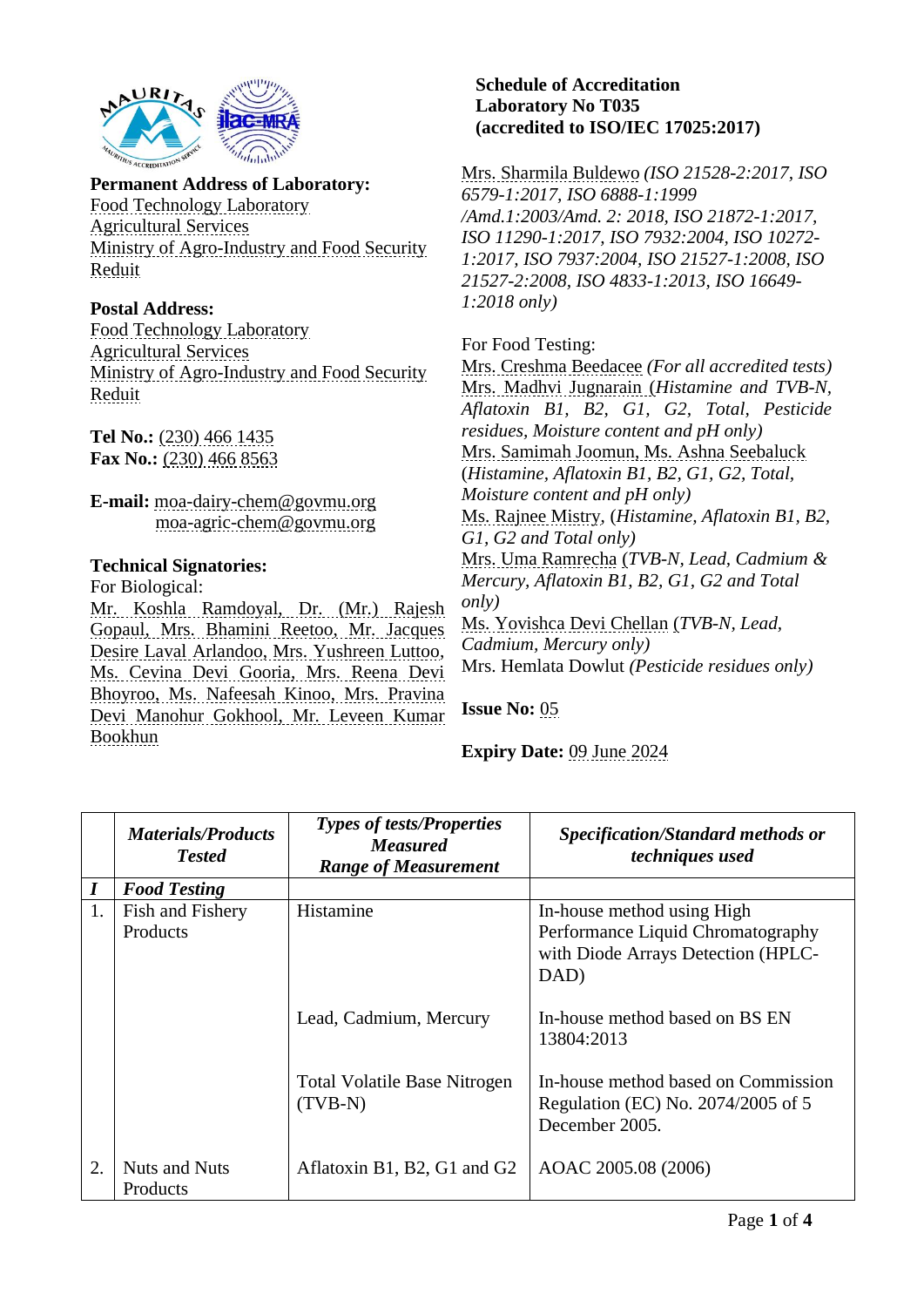| 3.                         | Fruits and<br>Vegetables                                        | <b>Pesticide Residues</b>                                                                                                                                            | SOP/C/07                                    |
|----------------------------|-----------------------------------------------------------------|----------------------------------------------------------------------------------------------------------------------------------------------------------------------|---------------------------------------------|
| 4.                         | Honey                                                           | Moisture Content (%)                                                                                                                                                 | SOP/C/08                                    |
|                            |                                                                 | pH                                                                                                                                                                   | SOP/C/09                                    |
| 5.                         | <b>Cereal and Cereal</b><br>Products, Animal<br>Feed and Spices | Aflatoxins B1, B2, G1, G2<br>and Total                                                                                                                               | SOP/C/05                                    |
| $\boldsymbol{\mathit{II}}$ | <b>Biological</b>                                               |                                                                                                                                                                      |                                             |
| 1.                         | Food and<br>Agricultural<br>Products                            | Detection and enumeration of<br>Enterobacteriaceae - Part 2:<br>Colony count technique                                                                               | ISO 21528-2:2017                            |
|                            |                                                                 | Detection, enumeration and<br>serotyping of Salmonella -<br>Part 1: Detection of<br>Salmonella spp                                                                   | ISO 6579-1:2017 /Amd. 1: 2020               |
|                            |                                                                 | Enumeration of coagulase-<br>positive staphylococci<br>(Staphylococcus aureus and<br>other species) — Part 1:<br>Technique using Baird-Parker<br>agar medium         | ISO 6888-1:1999 /Amd.1:2003/Amd. 2:<br>2018 |
|                            |                                                                 | Determination of <i>Vibrio</i> spp.<br>-Part 1: Detection of<br>potentially enteropathogenic<br>Vibrio parahaemolyticus,<br>Vibrio cholerae and Vibrio<br>vulnificus | ISO 21872-1:2017                            |
|                            |                                                                 | Detection and enumeration of<br>Listeria monocytogenes and<br>of Listeria spp. - Part 1:<br>Detection method                                                         | ISO 11290-1:2017                            |
|                            |                                                                 | Detection and enumeration of<br>Campylobacter spp. - Part<br>1: Detection method                                                                                     | ISO 10272-1:2017                            |
| 2.                         | Food, Agricultural<br>Products and<br>Animal Feed               | Detection and enumeration of<br>Listeria monocytogenes and<br>of Listeria spp. - Part 2:<br><b>Enumeration</b> method                                                | ISO 11290-2:2017                            |
|                            |                                                                 | Enumeration of presumptive<br>Bacillus cereus - Colony<br>Count technique at 30°C                                                                                    | ISO 7932:2004                               |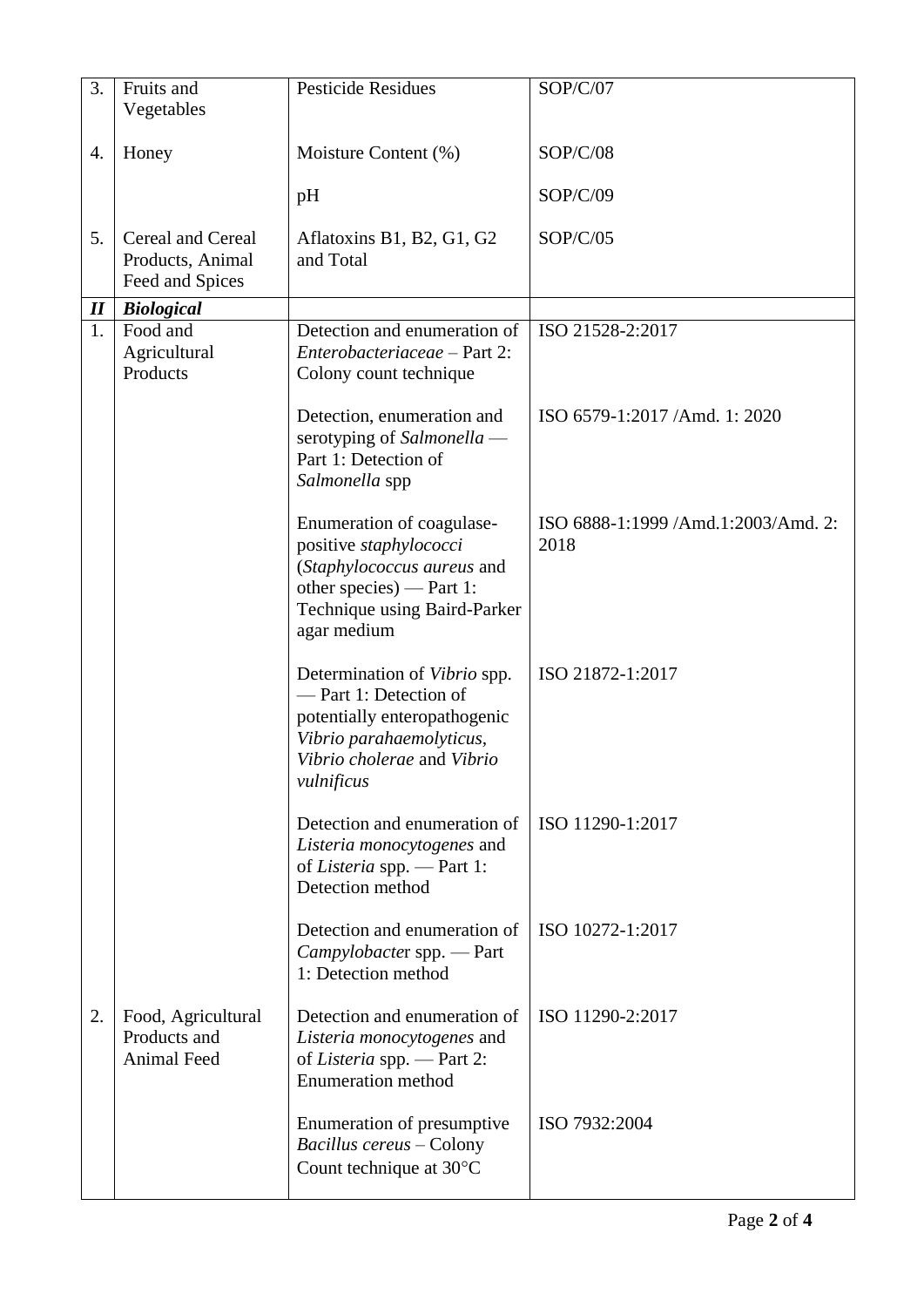|    |       | <b>Enumeration of Clostridium</b><br><i>perfringens</i> — Colony-count<br>technique                                                                                                                                    | ISO 7937:2004               |
|----|-------|------------------------------------------------------------------------------------------------------------------------------------------------------------------------------------------------------------------------|-----------------------------|
|    |       | Enumeration of yeasts and<br>moulds — Part 1: Colony<br>count technique in products<br>with water activity greater<br>than $0.95$                                                                                      | ISO 21527-1:2008            |
|    |       | Enumeration of yeasts and<br>moulds — Part 2: Colony<br>count technique in products<br>with water activity less than<br>or equal to $0.95$                                                                             | ISO 21527-2:2008            |
|    |       | Horizontal method for the<br>enumeration of<br>$microorganisms - Part 1:$<br>Colony Count at $30^{\circ}$ C by the<br>pour plate technique                                                                             | ISO 4833-1:2013             |
|    |       | Horizontal method for the<br>enumeration of<br>$microorganisms - Part 2$ :<br>Colony Count at $30^{\circ}$ C by the<br>surface plating technique                                                                       | ISO 4833-2:2013/Cor. 1:2014 |
|    |       | Horizontal Method for the<br>enumeration of Coliforms -<br><b>Colony Count Technique</b>                                                                                                                               | ISO 4832:2006               |
|    |       | Horizontal method for the<br>enumeration of $\beta$ -<br>Glucuronidase positive E.coli<br>- Part 1: Colony count<br>technique at 44°C using<br>membranes and 5-bromo-4-<br>chloro-3-indolyl $\beta$ -D-<br>glucuronide | ISO 16649-1:2018            |
|    |       | Horizontal method for the<br>enumeration of $\beta$ -<br>Glucuronidase positive E.coli<br>- Part 2: Colony count<br>technique at 44°C using 5-<br>bromo-4-chloro-3-indolyl β-<br>D-glucuronide                         | ISO 16649-2:2001            |
| 3. | Water | Enumeration of culturable<br>$micro-organisms$ — Colony                                                                                                                                                                | ISO 6222:1999               |